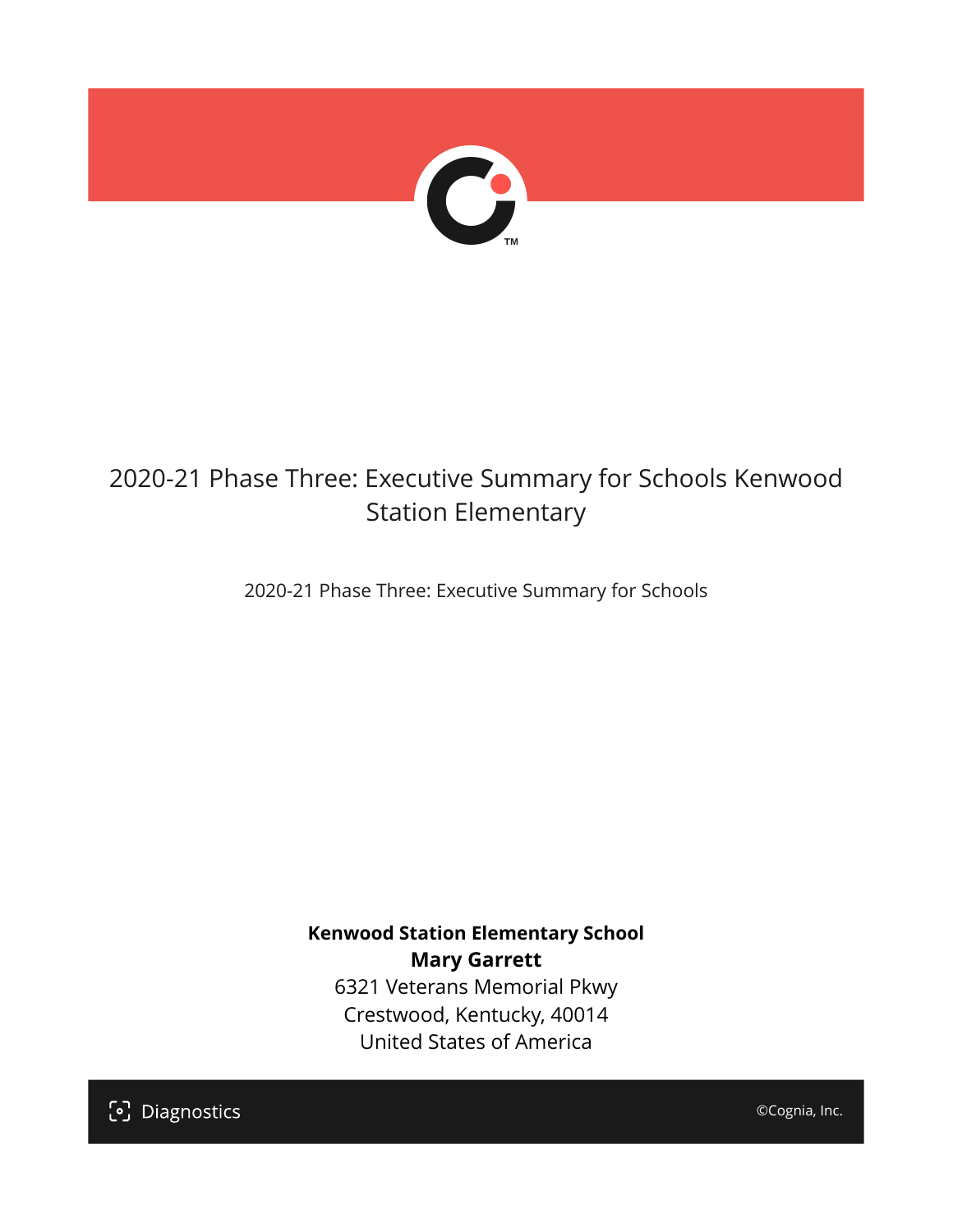Elementary - Generated on 01/12/2021

Kenwood Station Elementary School

## **Table of Contents**

[2020-21 Phase Three: Executive Summary for Schools](#page-2-0)

[3](#page-2-0)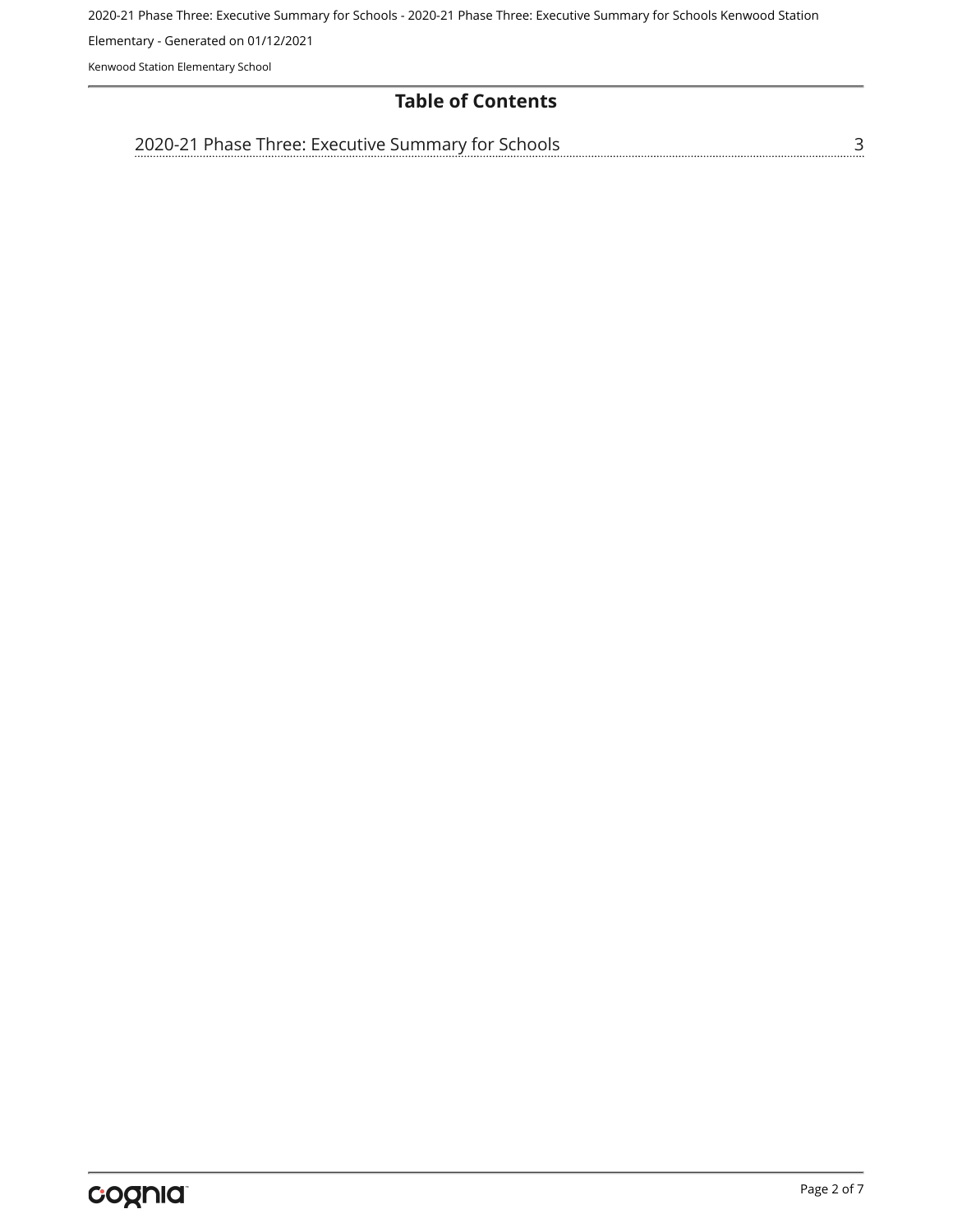2020-21 Phase Three: Executive Summary for Schools - 2020-21 Phase Three: Executive Summary for Schools Kenwood Station Elementary - Generated on 01/12/2021 Kenwood Station Elementary School

## <span id="page-2-0"></span>**2020-21 Phase Three: Executive Summary for Schools**

. Describe the school's size, community/communities, location, and changes it has experienced in the last three years. Include demographic information about the students, staff, and community at large. What unique features and challenges are associated with the community/communities the school serves?

First opened in 2005, Kenwood Station Elementary School is located in Oldham County, Kentucky. As a part of the South Oldham Campus, Kenwood Station is within one mile of Camden Station Elementary, South Oldham Middle School and South Oldham High School. Kenwood serves a middle class suburban community with a median income of \$81,237 and a diverse population of about 650 students consisting roughly of 88.9% Caucasian, 3.2% Hispanic, 4.4% Two or more races and 3.5% Other. As of the 2018-2019 school year, 15.2% of the student population qualified for free and reduced lunch, 7.98% for special education services, 0.8% for the Limited English Program, and 11.8% for Gifted and Talented/Primary Talent Pool. Kenwood Station's staff consists of a Principal, Assistant Principal, 2 Guidance Counselors, Literacy Coach, Library Media Specialist, 1 Enrichment Coordinator, 28 Classroom Teachers, 5 Special Education Teachers, 1 Speech/Language Pathologist, 0.5 ARC chairperson, 4 Arts & Humanities Teachers, 2 certified intervention teachers, 14 classified staff with office or student duties, 1 plant operator, 2 fulltime custodians, 1 part-time custodian, and 1 full-time nurse. Based on the criteria set by the Educational Professional Standards Board, 100% of Kenwood's teachers are highly qualified. Currently, Kenwood Station has 9 National Board Certified teachers. Kenwood Station's after- school program provides additional academic support, various extra-curricular opportunities, and a childcare resource for working families. Kenwood Station staff ensures that all students receive individualized instruction based on their specific learning needs. Students are instructed in selfcontained classrooms at every grade level. Kenwood Station provides a comprehensive curriculum for students in Kindergarten through Fifth grade, which is built around the Kentucky Core Academic Standards, including the Next Generation Science Standards. Teachers and staff participate in professional learning communities to analyze student data, plan research-based instructional strategies, and implement differentiated instruction to meet the needs of all learners. All students attend Art, Music, and PE classes taught by Highly-Qualified teachers on a rotational basis. STEM also is offered to all students as part of the Related Arts rotation. Special Education services are primarily provided in the general education classroom setting using a variety of co-teaching approaches. Select special education students receive more intensive instruction in a resource setting depending on their specific instructional and content needs. District resource teachers provide Gifted and Talented services in cluster classroom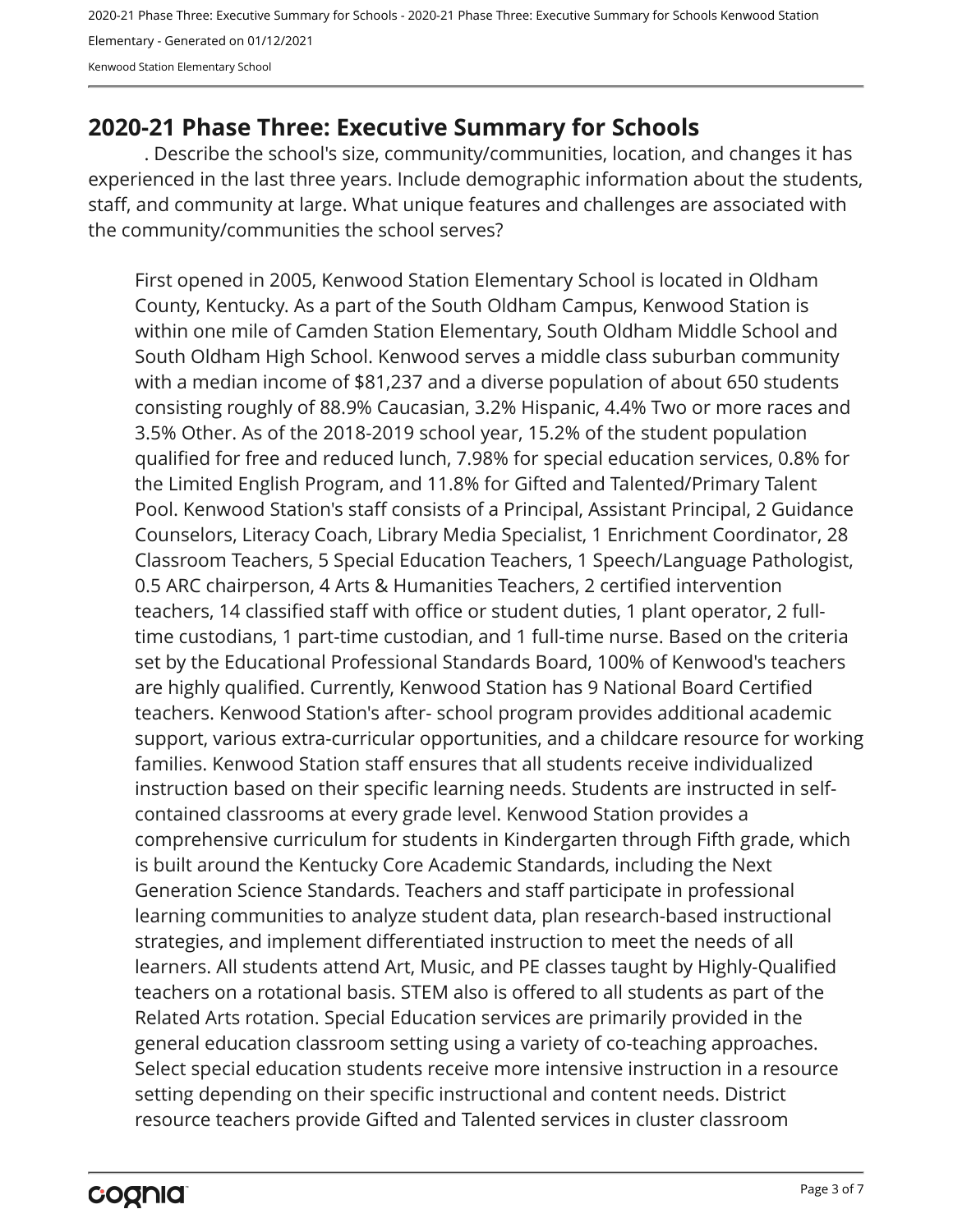Elementary - Generated on 01/12/2021

Kenwood Station Elementary School

settings. Oldham County is considered a "bedroom community" of the nearby Louisville Metro area and is almost entirely residential. Most local businesses are small and there is no significant business tax revenue generated to benefit the school system. The small scale of the business community has limited our opportunities for school and business partnerships, although Kenwood has established positive relationships with local restaurants and businesses like The Red Pepper Deli, McDonald's, and Crestwood. Due to a variety of unforeseeable circumstances, Kenwood Station has undergone many leadership changes over the past several years. Since opening the doors in 2005, first year principal Katie Garrett is the 8th leader to assume the position. While maintaining a strong sense of school identity and keeping true to our mission, vision, and beliefs has been difficult at times, the faculty and staff have never wavered in their commitment to providing each of Kenwood's students the best education possible. As a result of this dedication and district support, our school has consistently performed well.

. Provide the school's purpose statement and ancillary content such as mission, vision, values, and/or beliefs. Describe how the school embodies its purpose through its program offerings and expectations for students.

First opened in 2005, Kenwood Station Elementary School is located in Oldham County, Kentucky. As a part of the South Oldham Campus, Kenwood Station is within one mile of Camden Station Elementary, South Oldham Middle School and South Oldham High School. Kenwood serves a middle class suburban community with a median income of \$81,237 and a diverse population of about 650 students consisting roughly of 88.9% Caucasian, 3.2% Hispanic, 4.4% Two or more races and 3.5% Other. As of the 2018-2019 school year, 15.2% of the student population qualified for free and reduced lunch, 7.98% for special education services, 0.8% for the Limited English Program, and 11.8% for Gifted and Talented/Primary Talent Pool. Kenwood Station's staff consists of a Principal, Assistant Principal, 2 Guidance Counselors, Literacy Coach, Library Media Specialist, 1 Enrichment Coordinator, 28 Classroom Teachers, 5 Special Education Teachers, 1 Speech/Language Pathologist, 0.5 ARC chairperson, 4 Arts & Humanities Teachers, 2 certified intervention teachers, 14 classified staff with office or student duties, 1 plant operator, 2 fulltime custodians, 1 part-time custodian, and 1 full-time nurse. Based on the criteria set by the Educational Professional Standards Board, 100% of Kenwood's teachers are highly qualified. Currently, Kenwood Station has 9 National Board Certified teachers. Kenwood Station's after- school program provides additional academic support, various extra-curricular opportunities, and a childcare resource for working families. Kenwood Station staff ensures that all students receive individualized instruction based on their specific learning needs. Students are instructed in selfcontained classrooms at every grade level. Kenwood Station provides a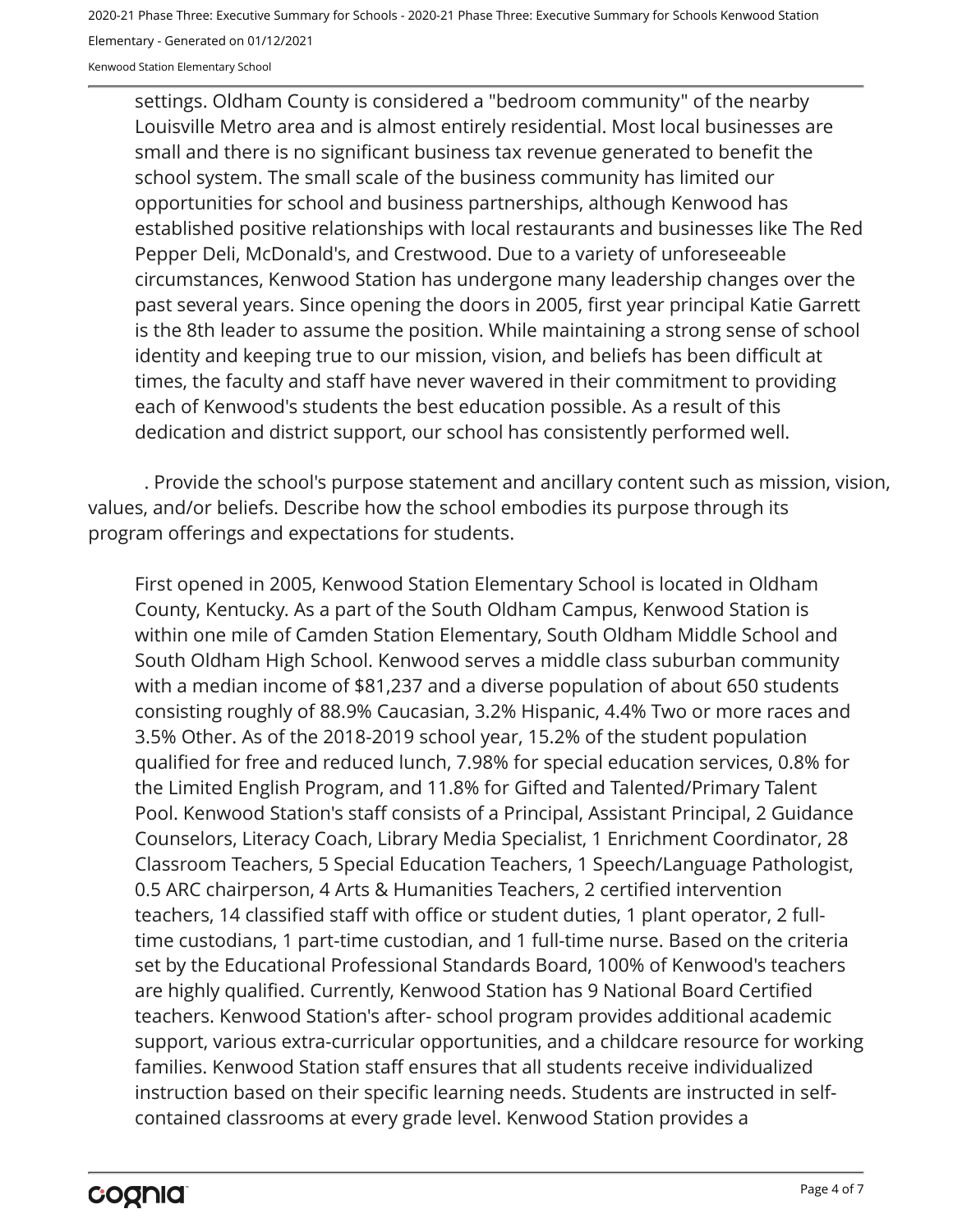Elementary - Generated on 01/12/2021

Kenwood Station Elementary School

comprehensive curriculum for students in Kindergarten through Fifth grade, which is built around the Kentucky Core Academic Standards, including the Next Generation Science Standards. Teachers and staff participate in professional learning communities to analyze student data, plan research-based instructional strategies, and implement differentiated instruction to meet the needs of all learners. All students attend Art, Music, and PE classes taught by Highly-Qualified teachers on a rotational basis. STEM also is offered to all students as part of the Related Arts rotation. Special Education services are primarily provided in the general education classroom setting using a variety of co-teaching approaches. receive more intensive instruction in a resource setting depending on their specific instructional and content needs. District resource teachers provide Gifted and Talented services in cluster classroom settings. Oldham County is considered a "bedroom community" of the nearby Louisville Metro area and is almost entirely residential. Most local businesses are small and there is no significant business tax revenue generated to benefit the school system. The small scale of the business community has limited our opportunities for school and business partnerships, although Kenwood has established positive relationships with local restaurants and businesses like The Red Pepper Deli, McDonald's, and Crestwood. Due to a variety of unforeseeable circumstances, Kenwood Station leadership changes over the past several years. Since opening the doors in 2005, first year principal Katie Garrett is the 8th leader to assume the position. While maintaining a strong sense of school identity and keeping true to our mission, vision, and beliefs has been difficult at times, the faculty and staff have never wavered in their commitment to providing each of Kenwood's students the best education possible. As a result of this dedication and district support, our school has consistently performed well. Our purpose is simply "Empowering all students to reach their full potential." This mission statement is at the forefront of our decision making. It is visible to all staff and students and drives conversations during meetings, PLCs, SBDM, problem solving meetings, etc. We also believe in educating the whole child, which includes offering a wide variety of extra-curricular activities such as STOMP, FCA, Cross Country, Robotics, Problem Solving, Technology club, Student Lighthouse Team, etc.

. Describe the school's notable achievements and areas of improvement in the last three years. Additionally, describe areas for improvement that the school is striving to achieve in the next three years.

Based upon 2018-2019 KPREP data, Kenwood remains a well performing elementary school in Oldham County. Kenwood earned 4 out of 5 stars in the accountability system for 18-19. Math is a strength, as demonstrated by 66% of students scoring proficient or distinguished. Reading is also a relative strength with 68% of students scoring proficient or distinguished. Most recent MAP data shows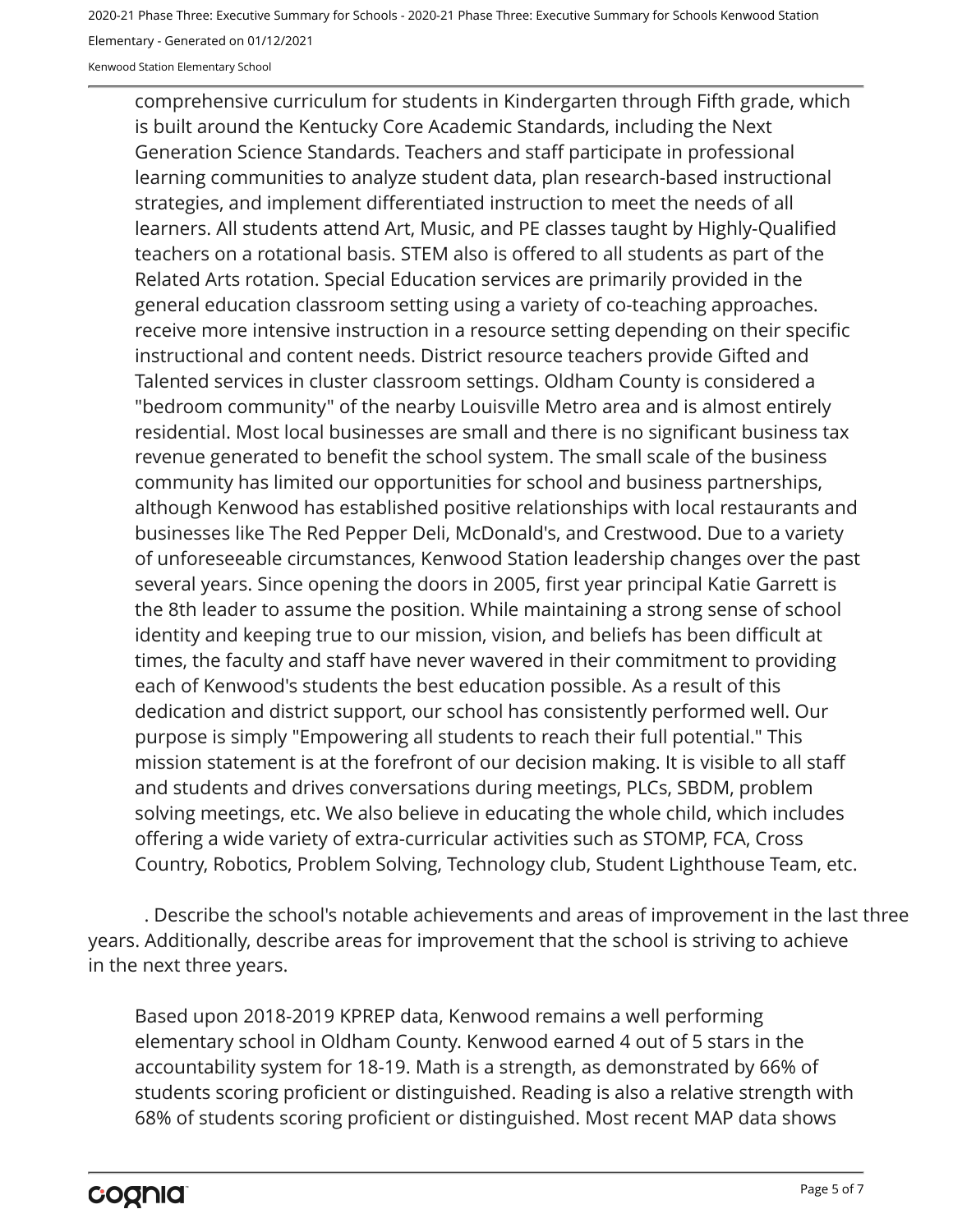2020-21 Phase Three: Executive Summary for Schools - 2020-21 Phase Three: Executive Summary for Schools Kenwood Station Elementary - Generated on 01/12/2021

Kenwood Station Elementary School

that students in 1st, 2nd, and 4th have reduced the number of students starting below grade level in math. In other words, last year there were 27 first graders below grade level norms on the MAP math assessment in the fall. This year there are only 22 below grade level. Considering the pandemic, we are thrilled to see these grade levels keeping up with growing their students. In terms of areas for improvement, on-demand writing remains lower than reading or math with only 56% of students scoring proficient or distinguished. Math across the board, in all grade levels, is important to us as well. We want to reduce the number of students performing below grade level throughout the school, not only in 3 grade levels.

. **CSI/TSI Schools (including ATSI) Only:** Describe the procedures used to create the school's improvement plan and briefly state the specific efforts to address the causes of low student performance and resource inequities.

N/A

. Provide any additional information you would like to share with the public and community that were not prompted in the previous sections.

N/A